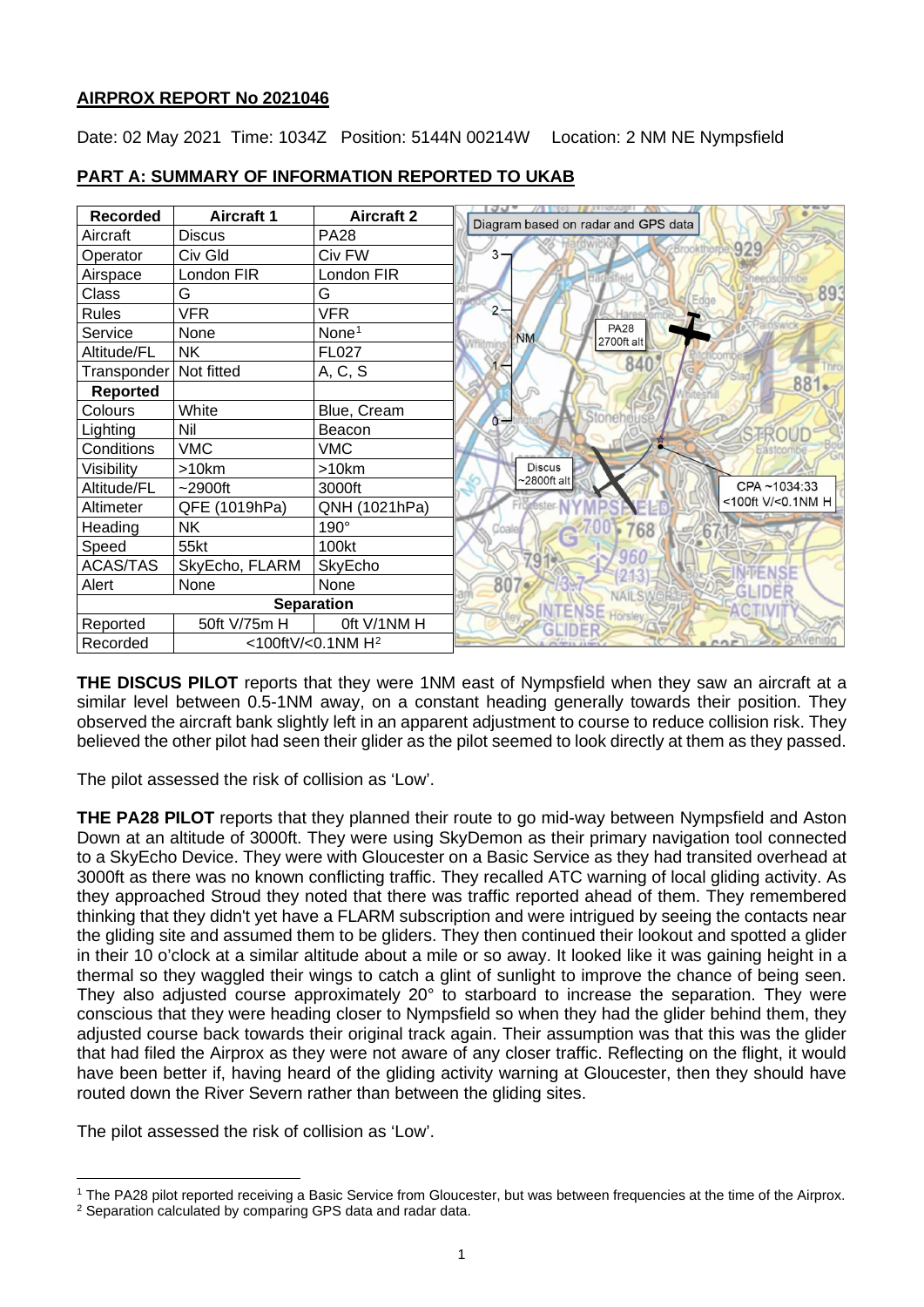**THE GLOUCESTER CONTROLLER** reports the pilot of the PA28 made contact with Gloster Approach 128.555MHz at 1027Z. They were routing north to south via the Gloucestershire overhead, and were placed under a Basic Service. The aircraft passed overhead at 1030Z, southbound over the Cotswold Ridge and left the frequency at 1034Z to freecall Bristol. No mention of an Airprox was made, nor were they working any glider in that area at the time to their knowledge.

They noted that the Gloucestershire ATIS has an appendage for "Intense Gliding activity has been observed in the vicinity of the aerodrome" for use when pilots report gliding activity, or when the radar shows traces believed to be gliders, or if gliding activity has been specifically NOTAM'd, such as a competition. The controllers had not received any reports of intense gliding activity so the appendage was not selected. Nympsfield gliding site is shown on the CAA VFR charts and they do not specifically NOTAM when gliding activity is taking place.

## **Factual Background**

The weather at Gloucestershire airport was recorded as follows:

METAR EGBJ 021020Z 31004KT 250V340 9999 FEW024 12/02 Q1021=

# **Analysis and Investigation**

# **CAA ATSI**

At 1026.30 the PA28 pilot made initial contact with the Gloucester controller and requested a Basic Service. The pilot advised that they were a PA28, 1POB, [routing], currently just south of Tewksbury, 3000ft and requested to transit the Gloucester overhead at 3000ft. A Basic Service was agreed, QNH1021 passed and the pilot instructed to report 5 miles to the overhead. The pilot read back the QNH and confirmed that they were now 5 miles from the overhead. The pilot was instructed to report passing overhead and to report any change of level.

At 1029.30 the pilot reported overhead and was instructed to report crossing the ridge to the south and going en-route. At 1034.10 the pilot advised the controller that they were abeam Stroud and requested a frequency change to Bristol. The frequency change was approved. CPA was reported as being at 1034.32, at 1034.35 the transponder code changed from 7000 to 5077 (Bristol).



1034.35 (Range selected is 45NM)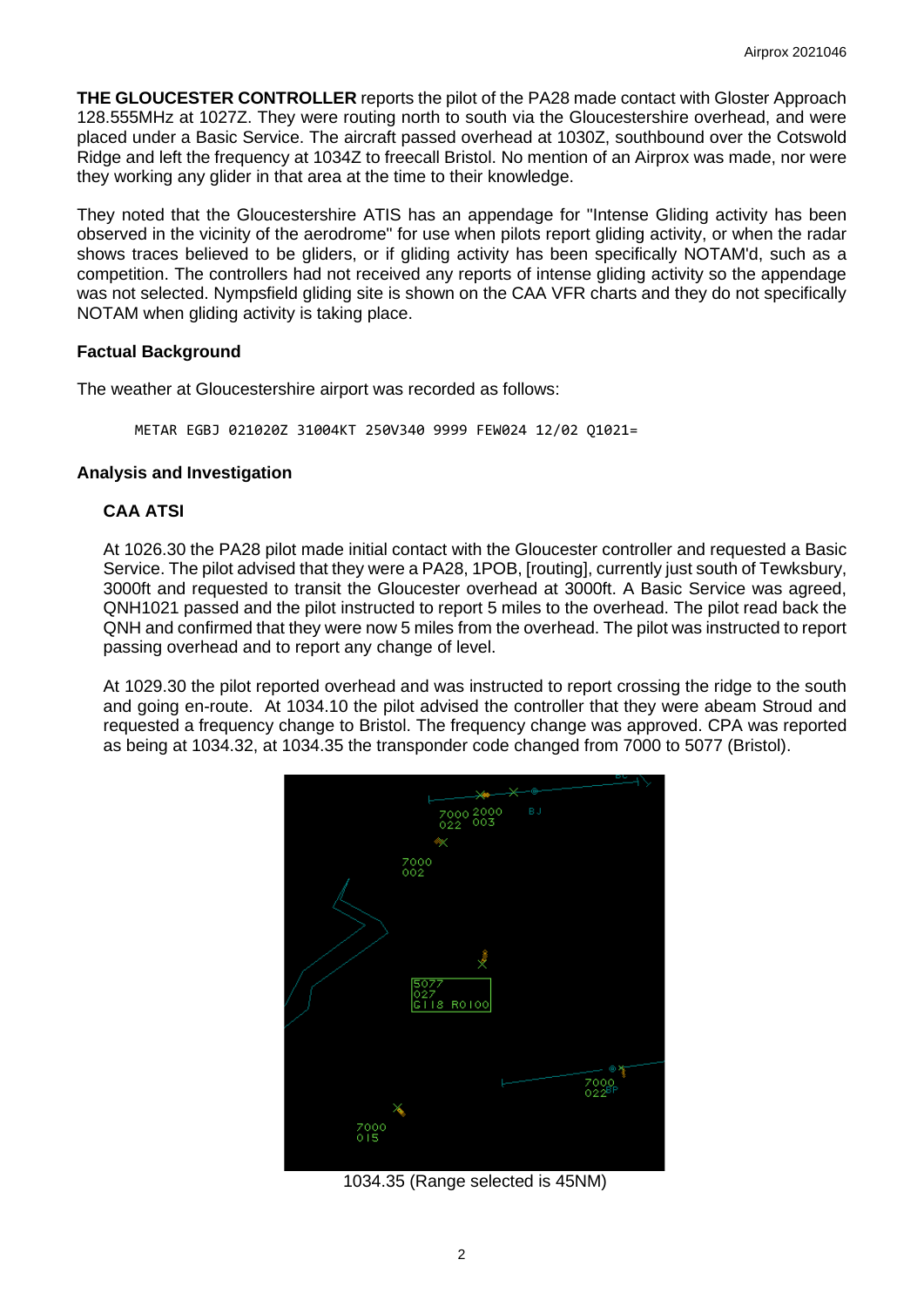The Airprox appears to have occurred during the frequency change from Gloucester to Bristol ATC, and there are no radar contacts within 8NM of the aircraft displaying on the area radar.

#### **UKAB Secretariat**

The Discus and PA28 pilots shared an equal responsibility for collision avoidance and not to operate in such proximity to other aircraft as to create a collision hazard.<sup>[3](#page-2-0)</sup> If the incident geometry is considered as head-on or nearly so then both pilots were required to turn to the right. [4](#page-2-1) If the incident geometry is considered as converging then the PA28 pilot was required to give way to the glider. [5](#page-2-2)

## **Comments**

## **BGA**

It is gratifying to read the that the PA28 pilot was aware of the potential for encountering gliders in this area, and of the potential benefits of compatible EC equipment. Taken together, the pilot reports suggest that the glider the PA28 saw was not in fact the Airprox glider.

## **Summary**

An Airprox was reported when a Discus and a PA28 flew into proximity 2NM NE Nympsfield at 1034Z on Sunday 2<sup>nd</sup> May 2021. Both pilots were operating under VFR in VMC, neither was in receipt of an ATS.

## **PART B: SUMMARY OF THE BOARD'S DISCUSSIONS**

Information available consisted of reports from both pilots, radar photographs/video recordings, GPS data and a report from the air traffic controller involved. Relevant contributory factors mentioned during the Board's discussions are highlighted within the text in bold, with the numbers referring to the Contributory Factors table displayed in Part C.

Due to the exceptional circumstances presented by the coronavirus pandemic, this incident was assessed as part of a 'virtual' UK Airprox Board meeting where members provided a combination of written contributions and dial-in/VTC comments.

The Board first looked at the actions of the Discus pilot. They noted that the pilot reported seeing the PA28 between 0.5 and 1NM away and some members wondered why, having seen the other aircraft so early, they had not taken action to avoid it. They were told by gliding members that once in a thermal, glider pilots would be reluctant to move out of it and lose the lift and particularly in this case when only around 2000ft above the ground. They noted that often pilots were working quite hard to ensure they achieve lift at such altitudes and thought that this in itself could have been a distraction to the pilot, drawing their attention away from maintaining contact with the approaching aircraft as they circled (**CF4**). Nevertheless, members thought that having seen the other aircraft at range, the pilot could have taken earlier action to ensure a greater separation (**CF1**). They noted that both the glider and the PA28 were fitted with SkyEcho, but for some reason this hadn't alerted either pilot (**CF3**) and consequently the glider pilot did not have any prior situational awareness that the PA28 would be transiting through the area (**CF2**).

Turning to the PA28 pilot, they had been receiving a Basic Service from Gloucester and had generic situational awareness that there were gliders in the area (**CF2**). On leaving the Gloucester frequency, the pilot changed squawk and dialled into the Bristol frequency at around the time of the Airprox and members thought this had possibly been a distraction (**CF4**). Members noted that there would have been more gliders in the area than just the Airprox glider, indeed a brief look at the BGA ladder indicated that it had been a good day for gliding with many flights in and around the area. Members were

<span id="page-2-0"></span><sup>3</sup> (UK) SERA.3205 Proximity.

<span id="page-2-1"></span><sup>&</sup>lt;sup>4</sup> (UK) SERA.3210 Right-of-way (c)(1) Approaching head-on.<br><sup>5</sup> (UK) SERA.3210 Right-of-way (c)(2) Converging.

<span id="page-2-2"></span>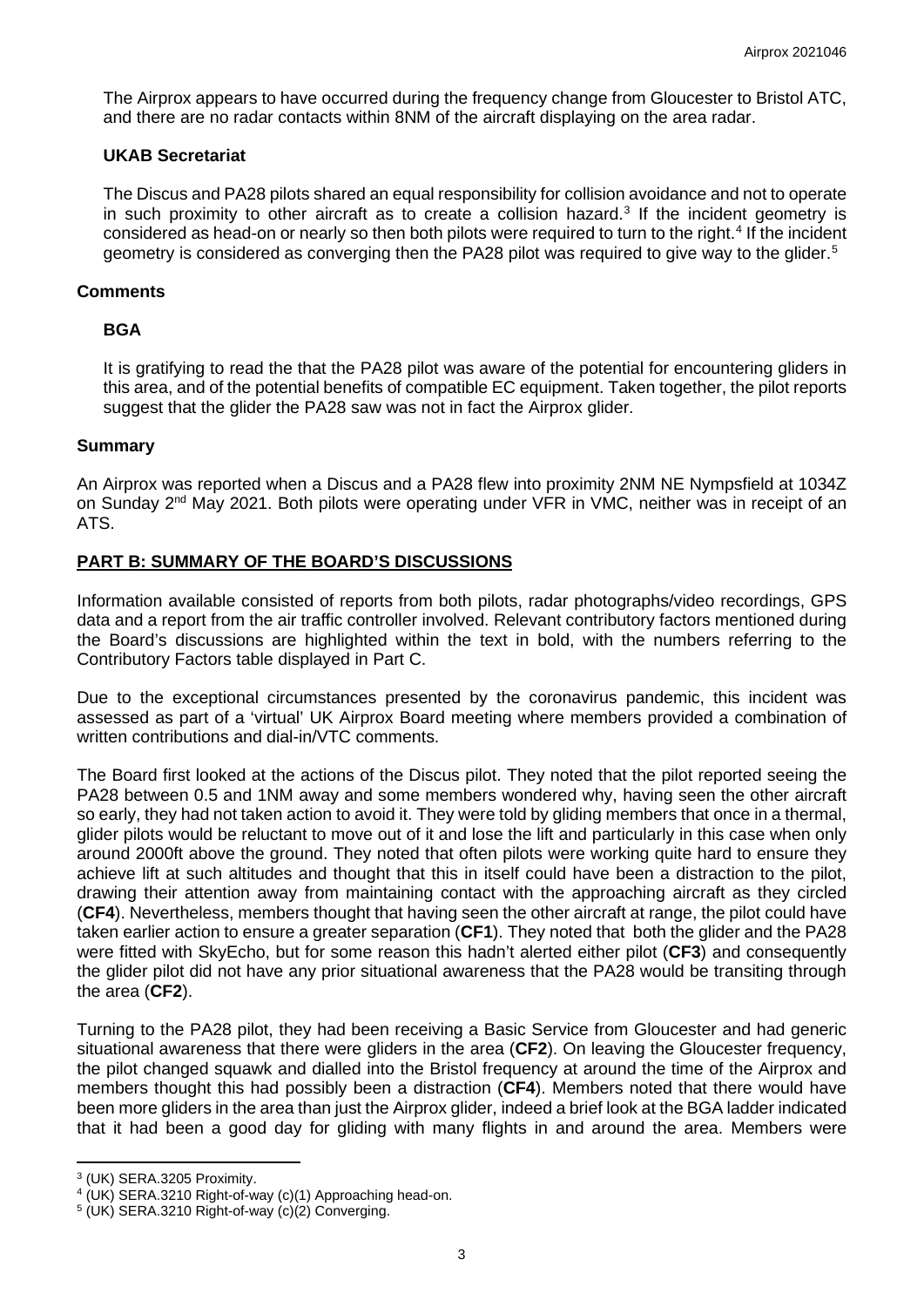concerned that the pilot's description of the geometry of the two aircraft did not match that of the glider pilots, the PA28 pilot described the glider as being in their 10 o'clock and around 1NM away and that they turned starboard to avoid, whereas the GPS data from the glider compared with the radar indicated that the two aircraft were much closer than that and that the glider would have been to the right of the PA28. Consequently, some members thought that it was likely that the PA28 pilot had seen a different glider (**CF5**). Members commended the pilot on their reflection of the flight after the event, indeed they encouraged all pilots to do the same and reflect on what could be learnt for future flights. They agreed with the PA28 pilot that a different routing may have been a better alternative but also urged pilots to be aware of the wind direction when planning a route close to glider sites as this will dictate where gliders are likely to be present.

Members briefly discussed the ATC involvement in the minutes leading up to this event, noting that the PA28 pilot was not on the Gloucester frequency at the time of the Airprox. The pilot was receiving a Basic Service prior to leaving the Gloucester frequency, and the controller was not aware of any specific gliding activity, therefore they thought that on this occasion there was little more ATC could have offered. Although there was no suggestion that the pilot thought otherwise, members wished to remind pilots that when listening out on a frequency and wearing a monitoring squawk, no ATC service was being provided and Traffic Information would not be passed.

Finally, when assessing the risk of collision, members discussed the separation, the glider pilot's assessment of the risk and that the PA28 pilot may not have been visual with this particular glider. Taking everything into consideration, they agreed that, because the glider pilot had been visual with the PA28 from some distance away, there had been no risk of collision but did consider safety to have been degraded and therefore determined this Airprox to be Risk Category C.

# **PART C: ASSESSMENT OF CONTRIBUTORY FACTORS AND RISK**

|              | 2021046          |                                                                |                                                                                                                              |                                                                                          |  |  |  |  |  |  |  |
|--------------|------------------|----------------------------------------------------------------|------------------------------------------------------------------------------------------------------------------------------|------------------------------------------------------------------------------------------|--|--|--|--|--|--|--|
| CF.          | Factor           | <b>Description</b>                                             | <b>ECCAIRS Amplification</b>                                                                                                 | <b>UKAB Amplification</b>                                                                |  |  |  |  |  |  |  |
|              |                  | <b>Flight Elements</b>                                         |                                                                                                                              |                                                                                          |  |  |  |  |  |  |  |
|              |                  | <b>• Tactical Planning and Execution</b>                       |                                                                                                                              |                                                                                          |  |  |  |  |  |  |  |
| $\mathbf{1}$ | Human<br>Factors | • Insufficient Decision/Plan                                   | Events involving flight crew not<br>making a sufficiently detailed<br>decision or plan to meet the needs<br>of the situation | Inadequate plan adaption                                                                 |  |  |  |  |  |  |  |
|              |                  | • Situational Awareness of the Conflicting Aircraft and Action |                                                                                                                              |                                                                                          |  |  |  |  |  |  |  |
| 2            | Contextual       | • Situational Awareness and<br><b>Sensory Events</b>           | Events involving a flight crew's<br>awareness and perception of<br>situations                                                | Pilot had no, late or only generic,<br><b>Situational Awareness</b>                      |  |  |  |  |  |  |  |
|              |                  | <b>• Electronic Warning System Operation and Compliance</b>    |                                                                                                                              |                                                                                          |  |  |  |  |  |  |  |
| 3            | Human<br>Factors | • Response to Warning System                                   | An event involving the incorrect<br>response of flight crew following<br>the operation of an aircraft warning<br>system      | CWS misinterpreted, not optimally<br>actioned or CWS alert expected but<br>none reported |  |  |  |  |  |  |  |
|              | • See and Avoid  |                                                                |                                                                                                                              |                                                                                          |  |  |  |  |  |  |  |
| 4            | Human<br>Factors | • Distraction - Job Related                                    | Events where flight crew are<br>distracted for job related reasons                                                           |                                                                                          |  |  |  |  |  |  |  |
| 5            | Human<br>Factors | • Monitoring of Other Aircraft                                 | Events involving flight crew not fully<br>monitoring another aircraft                                                        | Non-sighting or effectively a non-<br>sighting by one or both pilots                     |  |  |  |  |  |  |  |

Contributory Factors:

Degree of Risk: C.